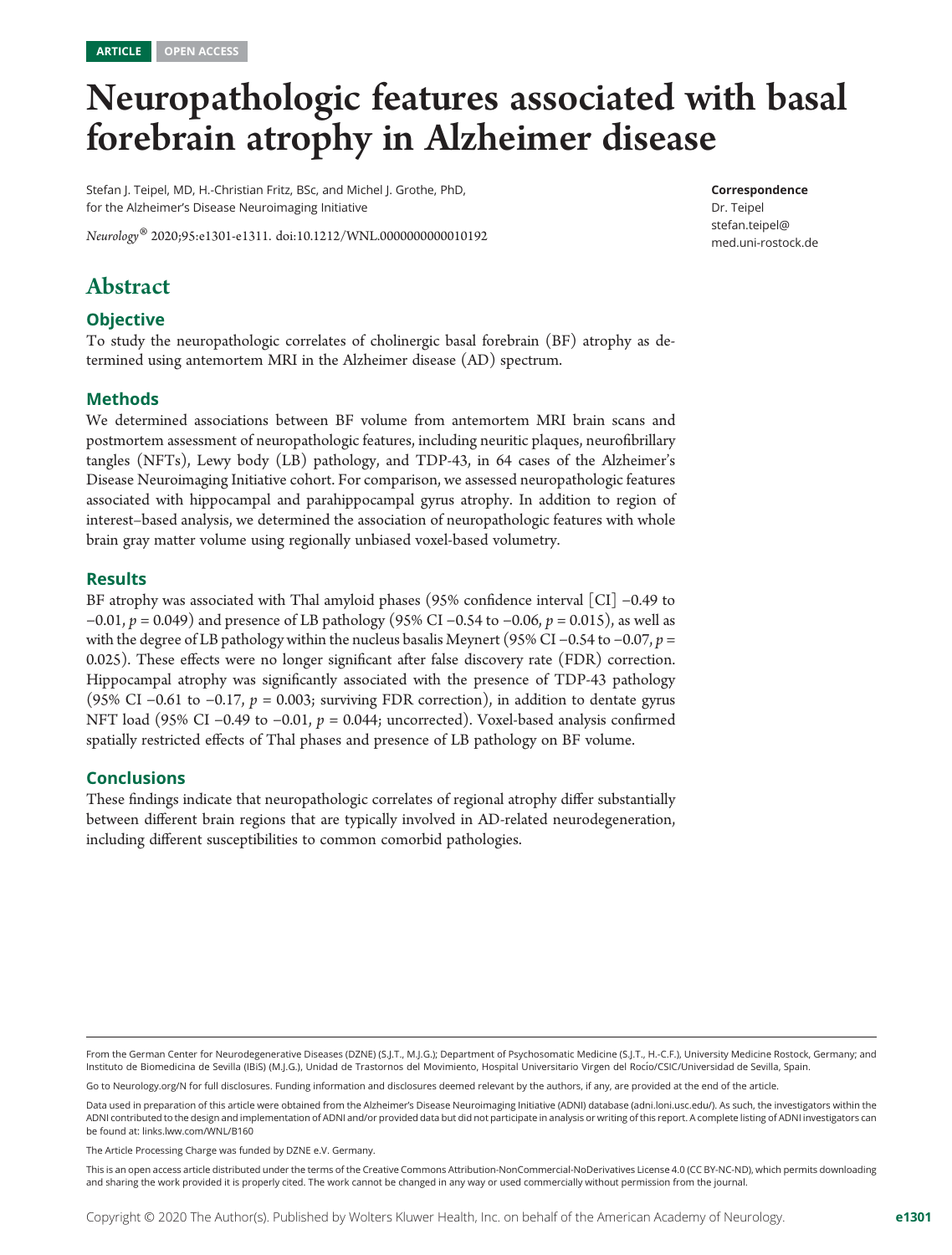# **Glossary**

AD = Alzheimer disease; ADNI = Alzheimer's Disease Neuroimaging Initiative; BF = basal forebrain; CDR = Clinical Dementia Rating; CERAD = Consortium to Establish a Registry for Alzheimer's Disease;  $CI =$  confidence interval;  $CN =$  cognitively normal;  $FDR = false$  discovery rate;  $GM = gray$  matter;  $LB =$  Lewy body;  $MCI =$  mild cognitive impairment;  $MMSE =$  Mini-Mental State Examination; MNI = Montreal Neurological Institute; MPRAGE = magnetization-prepared rapid gradient echo;  $MTL$  = medial temporal lobe;  $NFT$  = neurofibrillary tangle;  $Nbm$  = nucleus basalis Meynert;  $ROI$  = region of interest;  $SMC$  = subjective memory concern;  $TIV =$  total intracranial volume;  $WM =$  white matter.

MRI-based volumetry is recognized as a topographic marker for staging and monitoring the progression of Alzheimer disease  $(AD)$ .<sup>1</sup> To understand the pathologic substrate of MRI-based volumetric changes, previous studies have investigated associations of neuropathologic measures of primary AD pathology and common comorbid pathologies with antemortem MRI volumetry. A systematic review identified 27 studies until mid-2015 on antemortem MRI and neuropathology.<sup>2</sup> The large majority of these and subsequent studies focused on the hippocampus and other medial temporal lobe (MTL) structures, such as the parahippocampal gyrus and entorhinal cortex.

Besides degeneration of the hippocampus and MTL, cholinergic system degeneration is a key event in AD pathogenesis.<sup>3</sup> Over the last decade, advances in MRI data analysis have enabled in vivo volumetry of the cholinergic basal forebrain  $(BF)$ ,<sup>4,5</sup> the central site of origin of cholinergic projections to the cerebral cortex and limbic system in the human brain.<sup>6</sup> Studies using in vivo BF volumetry to study BF degeneration in the course of AD have shown that this brain region is severely atrophied in AD dementia and may even precede MTL degeneration in the prodromal phase of  $AD<sub>57</sub>$  Neuropathologic studies suggest altered expression of neurotrophic receptors on cholinergic neurons, as well as neurofibrillary tangle (NFT) accumulation and dystrophic cell shrinkage, but not frank loss of cholinergic BF neurons in MCI and early AD cases.<sup>8</sup> Whereas the main pathologic correlate of cholinergic BF degeneration in AD is considered to be NFT pathology, $9$  this brain region also shows high susceptibility to other neurodegenerative pathologies, particularly Lewy body (LB) pathology,<sup>10</sup> but also TDP-43 pathology.<sup>11</sup> In addition to these local pathologic changes, distinct associations between cholinergic system degeneration and accumulation of cortical amyloid pathology have been described in postmortem data, $12$  and these associations could recently also be demonstrated in vivo using MRI-measured BF volume and amyloid-sensitive PET imaging.<sup>13,14</sup> However, associations between in vivo BF volume on MRI and global and local neuropathologic lesions are unexplored.

We used available antemortem MRI and postmortem neuropathologic examination data from 64 individuals enrolled in the Alzheimer's Disease Neuroimaging Initiative (ADNI) to determine neuropathologic features associated with MRI-based BF volume and compared these to neuropathologic correlates

of more widely studied MRI-based MTL volumes. In addition, we extended the currently limited evidence on the regional specificity of neuropathology associations with whole brain gray matter (GM) volume using unbiased voxel-based volumetry.

# **Methods**

# Data source

Data used in the preparation of this article were obtained from the ADNI database [\(adni.loni.usc.edu/](http://adni.loni.usc.edu/)). The ADNI was launched in 2003 by the National Institute on Aging, the National Institute of Biomedical Imaging and Bioengineering, the Food and Drug Administration, private pharmaceutical companies, and nonprofit organizations, with the primary goal of testing whether neuroimaging, neuropsychologic, and other biologic measurements can be used as reliable in vivo markers of AD pathogenesis. A fuller description of ADNI and up-todate information is available at [adni-info.org](http://www.adni-info.org/).

# Standard protocol approvals, registrations, and patient consents

All procedures performed in the ADNI studies involving human participants were in accordance with the ethical standards of the institutional research committees and with the 1964 Helsinki declaration and its later amendments. Written informed consent was obtained from all participants and/or authorized representatives and the study partners before any protocol-specific procedures were carried out in the ADNI studies.

## Study participants

We retrieved the last available MRI scans of 64 ADNI participants who had come to autopsy between 2007 and 2017. Detailed inclusion criteria for the antemortem diagnostic categories can be found at the ADNI web site ([adni.loni.usc.edu/](http://adni.loni.usc.edu/methods/) [methods/](http://adni.loni.usc.edu/methods/)). Briefly, cognitively normal (CN) participants had Mini-Mental State Examination (MMSE) scores between 24 and 30 (inclusive); had a Clinical Dementia Rating (CDR) score of 0; did not have depression, mild cognitive impairment (MCI), or dementia; and reported no subjective memory concerns (SMCs). One participant fulfilled identical criteria to the CN cases with the exception that he had a self-reported persistent memory complaint quantified by the Cognitive Change Index (with a total score from the first 12 items  $\geq 16$ ). As this participant lacked objective cognitive decline, he was integrated into the CN group. Participants with MCI had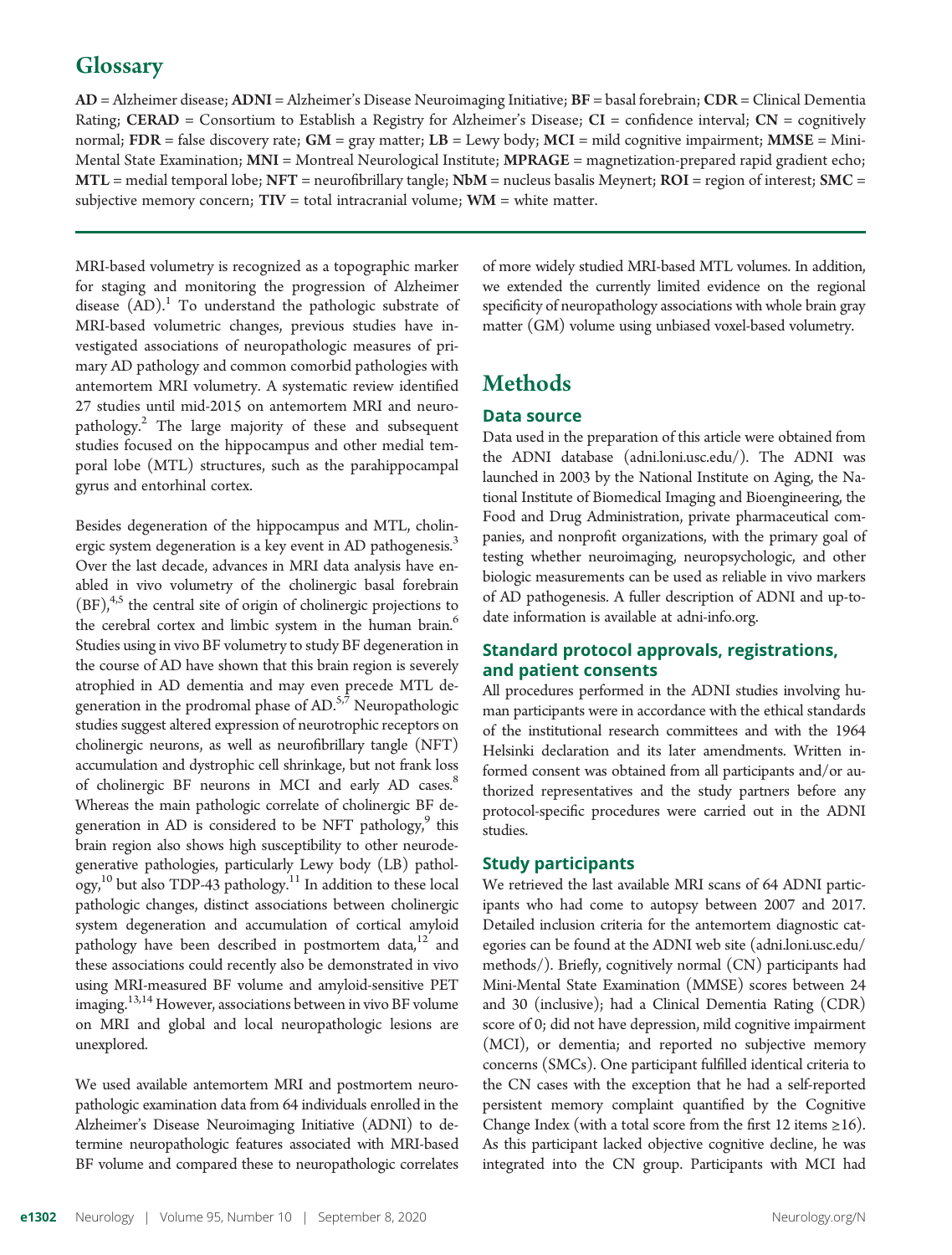MMSE scores between 24 and 30 (inclusive); a SMC reported by the participant, informant, or clinician; objective memory loss measured by education-adjusted scores on delayed recall; CDR = 0.5; absence of significant levels of impairment in other cognitive domains; essentially preserved activities of daily living; and an absence of dementia. All MCI cases were classified as amnestic MCI according to the ADNI guidelines. At inclusion into the ADNI cohort, patients with AD dementia had initial MMSE scores between 20 and 26 (inclusive), had a CDR = 0.5 or 1.0 with impaired activities of daily living, and fulfilled National Institute of Neurological and Communicative Disorders and Stroke–Alzheimer's Disease and Related Disorders Association criteria for clinically probable AD.<sup>15</sup>

# Neuropathological assessments

All neuropathologic evaluations in the ADNI cohort are performed through the central laboratory of the ADNI neuropathology core [\(adni.loni.usc.edu/about/#core-container](http://adni.loni.usc.edu/about/)) and assess a wide range of AD and non-AD neuropathologic lesions, including both established neuropathologic criteria as well as detailed regional assessments within 22 cortical and subcortical brain regions.<sup>16</sup> The neuropathologic procedures follow previously established guidelines<sup>17</sup> that are captured in the format of the Neuropathology Data Form Version 10 of the National Alzheimer Coordinating Center ([alz.washington.edu/](https://www.alz.washington.edu/NONMEMBER/NP/npform10.pdf) [NONMEMBER/NP/npform10.pdf\)](https://www.alz.washington.edu/NONMEMBER/NP/npform10.pdf).

We used established rating scales for AD neuropathologic change represented by Thal amyloid phases, Braak NFT staging, and the Consortium to Establish a Registry for Alzheimer's Disease (CERAD) score for density of neuritic plaques, and further assessed whether comorbid LB pathology, TDP-43 pathology, or hippocampal sclerosis was present or not. In addition, we used regional neuropathologic rating scores for the nucleus basalis Meynert (NbM), dentate gyrus, entorhinal cortex, and parahippocampal gyrus, corresponding to our MRIbased regions of interest (ROIs) in the BF and the MTL. The ADNI autopsy data lack an assessment of CA1 neuron loss so that we did not include CA1 in our evaluation. NbM pathology was sampled on a coronal slice at the level of the crossing of the anterior commissure and was not selective for cholinergic neuron populations within this area. Therefore, we did not include NbM neuronal loss scores into our analysis. The dentate gyrus and parahippocampal gyrus were both sampled on a coronal section at the level of the lateral geniculate nucleus. The entorhinal cortex was sampled on a separate, more anterior section. Within the target regions, we focused on scores for neuronal loss, NFT, neuritic plaques, TDP-43 immunoreactive neuronal cytoplasmic inclusions, and LB pathology, assessed on semiquantitative scales (none, mild, moderate, and severe). Further details on the neuropathologic assessments can be found in the supplementary materials section (supplementary data available from Dryad, [doi.org/10.5061/dryad.dfn2z34x6\)](https://doi.org/10.5061/dryad.dfn2z34x6).

# Neuropsychological assessment

The MMSE<sup>18</sup> was available to assess degree of cognitive impairment, and established ADNI composite scores for episodic memory and executive function were used for the evaluation of domain-specific cognitive performance.<sup>19,20</sup>

# Imaging data acquisition

MRI data were acquired on multiple 1.5T and 3T MRI scanners using scanner-specific T1-weighted sagittal 3D magnetization-prepared rapid gradient echo (MPRAGE) sequences. In order to increase signal uniformity across the multicenter scanner platforms, original MPRAGE acquisitions in ADNI undergo standardized image preprocessing correction steps. Detailed information on the different imaging protocols employed across ADNI sites and standardized image preprocessing steps can be found on the ADNI website ([adni.loni.usc.edu/methods/\)](http://adni.loni.usc.edu/methods/).

## Imaging data processing

Imaging data were processed by using statistical parametric mapping (SPM12, Wellcome Trust Center for Neuroimaging) and the CAT12.3 toolbox ([dbm.neuro.uni-jena.de/](http://dbm.neuro.uni-jena.de/cat) [cat](http://dbm.neuro.uni-jena.de/cat)) implemented in MATLAB R2018a (MathWorks, Natick, MA). First, MRI scans were automatically segmented into GM, white matter (WM), and CSF partitions of 1.5 mm isotropic voxel size using the Adaptive Maximum A Posterior (AMAP) segmentation routine of the CAT12 toolbox. The resulting GM and WM partitions of each participant in native space were then high-dimensionally registered to the Montreal Neurological Institute (MNI) reference template using the DARTEL algorithm.<sup>21</sup> Individual flow fields resulting from the DARTEL registration to the reference template were used to warp the GM segments and voxel values were modulated for volumetric changes introduced by the highdimensional normalization, such that the total amount of GM volume present before warping was preserved.

# Extraction of imaging features from BF and hippocampal ROIs

The cholinergic nuclei are not directly visible on current structural MRI contrasts and no comprehensive set of external landmarks has been identified that could be used for indirect manual delineation of the cholinergic BF on MRI scans. In the current study, we localized the cholinergic space of the BF based on a cytoarchitectonic map of BF cholinergic nuclei in MNI space, derived from combined histology and MRI of a postmortem brain, as described previously.<sup>4</sup>

An ROI mask for the hippocampus was obtained by manual delineation of the hippocampus in the reference template following the harmonized protocol for hippocampus segmentation.<sup>22</sup>

The parahippocampal gyrus ROI was derived from the corresponding label in the "Hammers" maximum probability structural atlas, $^{23}$  which includes both the parahippocampal gyrus proper and the entorhinal cortex.

Individual GM volumes of the ROIs were extracted automatically from the warped GM segments by summing up the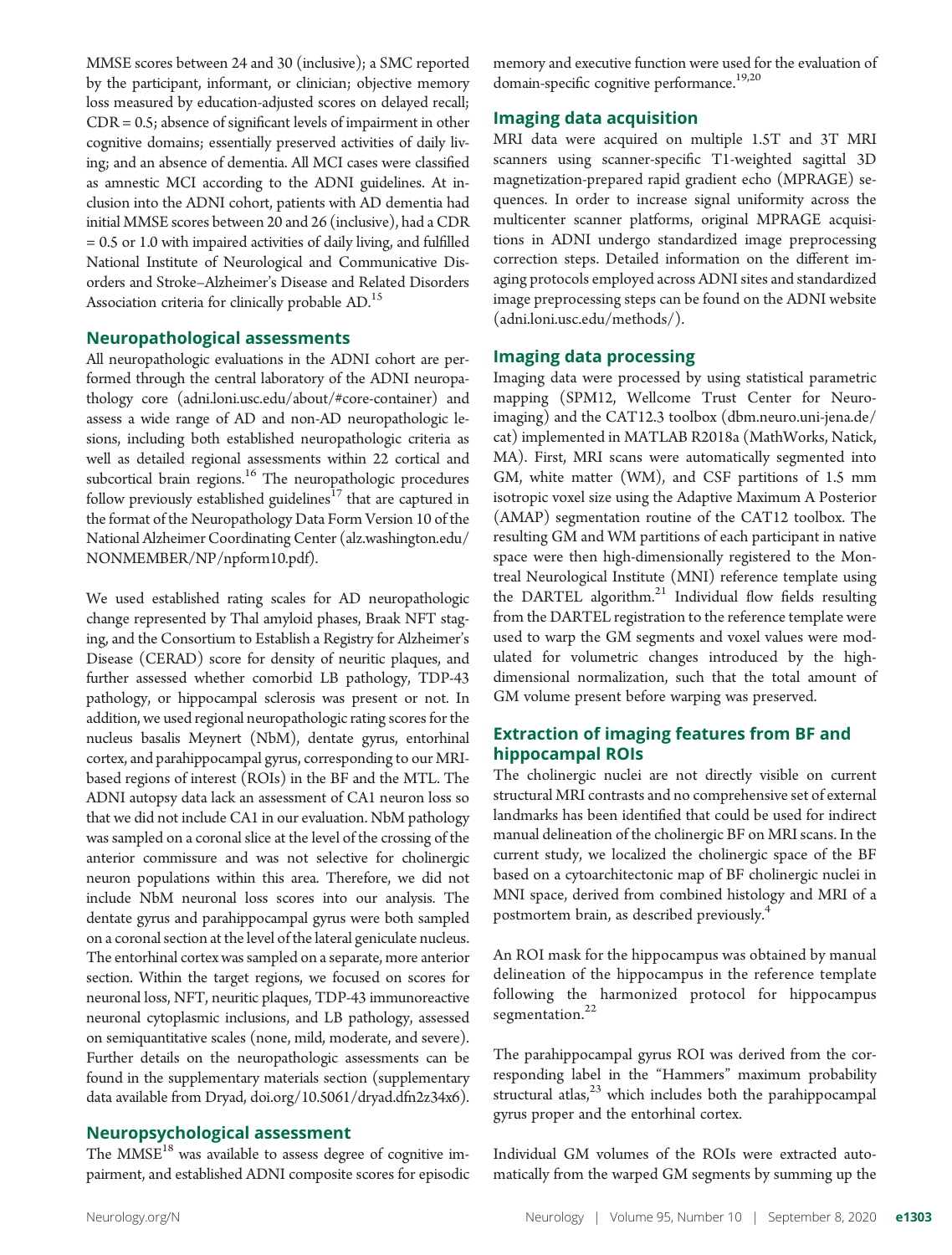#### **Table** Sample characteristics at time of last MRI

| <b>Clinical diagnosis</b><br>at last MRI | $F/M^a$ | Age, y, mean<br>(SD), range <sup>b</sup> | MMSE,<br>mean $(SD)^c$ | Education, y,<br>mean $(SD)^d$ | Time between MRI and death,<br>y, average (SD), range <sup>e</sup> |
|------------------------------------------|---------|------------------------------------------|------------------------|--------------------------------|--------------------------------------------------------------------|
| <b>Controls</b>                          | 3/2     | 80.8 (7.7), 68-88                        | 28.4(3.1)              | 18.0 (3.46)                    | $2.1(2.4), 0.5 - 4.1$                                              |
| MCI                                      | 1/10    | 84.4 (4.4), 75-90                        | 23.6(4.0)              | 14.82(2.3)                     | $2.6(1.4), 0.5 - 7.1$                                              |
| AD dementia                              | 10/36   | 80.0 (6.8), 58-92                        | 17.1(6.1)              | 16.2(2.4)                      | $2.0(1.8), 0.1 - 7.8$                                              |

Abbreviations: AD = Alzheimer disease; MCI = mild cognitive impairment; MMSE = Mini-Mental State Examination.

e Not significantly different between groups,  $F_{2,59} = 0.41$ ,  $p = 0.67$ .

modulated GM voxel values within the respective ROI masks in the reference space. For further analyses, the extracted regional GM volumes were scaled by the total intracranial volume (TIV), calculated as the sum of total volumes of the GM, WM, and CSF partitions.

# Statistics

All variables used for analysis, except the volume measures, were directly retrieved from the ADNI database. Statistical analyses were conducted with R (The R Foundation for Statistical Computing) as implemented in R Studio, Version 1.1.453, unless otherwise specified.

Volume measurements were compared between clinical diagnostic groups using analysis of covariance models, controlling for age at MRI, sex, scanner field strength, and the temporal interval between MRI and death (considering a  $p$  value of < 0.05 as significant).

Associations between neuropathologic scores and volume measures were analyzed using partial correlations, controlling for age, sex, MRI scanner field strength, and the temporal interval between MRI and death. In addition, associations between neuropathologic scores and neuropsychological measures were analyzed using partial correlation, controlling for age, sex, and the temporal interval between the last cognitive testing and death. We report results at a  $p$  value < 0.05, uncorrected for multiple comparisons, as well as following false discovery rate (FDR) correction.<sup>24</sup>





Partial correlations between regional volumes and global neuropathologic scores, controlling for age, sex, and interval between MRI and death. Numbers in blue indicate nonsignificant effects, numbers in red indicate significant effects at a *p* value < 0.05, uncorrected for multiple comparisons, and numbers in red<br>with an \* indicate significant effects at a false discovery = basal forebrain volume according to ref. 4; Braak stages = Braak stages for neurofibrillary pathology; Hip = hippocampal volume according to ref. 22; LB binary = presence of Lewy body pathology (assessed according to dementia with Lewy bodies criteria as brainstem predominant, limbic, neocortical, amygdala predominant), yes/no; Neur. plaques = Consortium to Establish a Registry for Alzheimer's Disease score for density of neocortical neuritic plaques; Parahip = parahippocampal gyrus from the Hammers atlas<sup>23</sup>; TDP binary = presence of TDP-43 pathology (assessed in the following regions: spinal cord, amygdala, hippocampus, entorhinal cortex, neocortical), yes/no; Thal phases = Thal phases for amyloid plaques.

<sup>&</sup>lt;sup>a</sup> Not significantly different between groups,  $\chi^2$  (2 *df*) = 5.2, *p* = 0.08.<br><sup>b</sup> Not significantly different between groups,  $F_{2,59}$  = 2.0, *p* = 0.15.<br><sup>c</sup> Significantly different between groups,  $F_{2,59}$  = 13.2,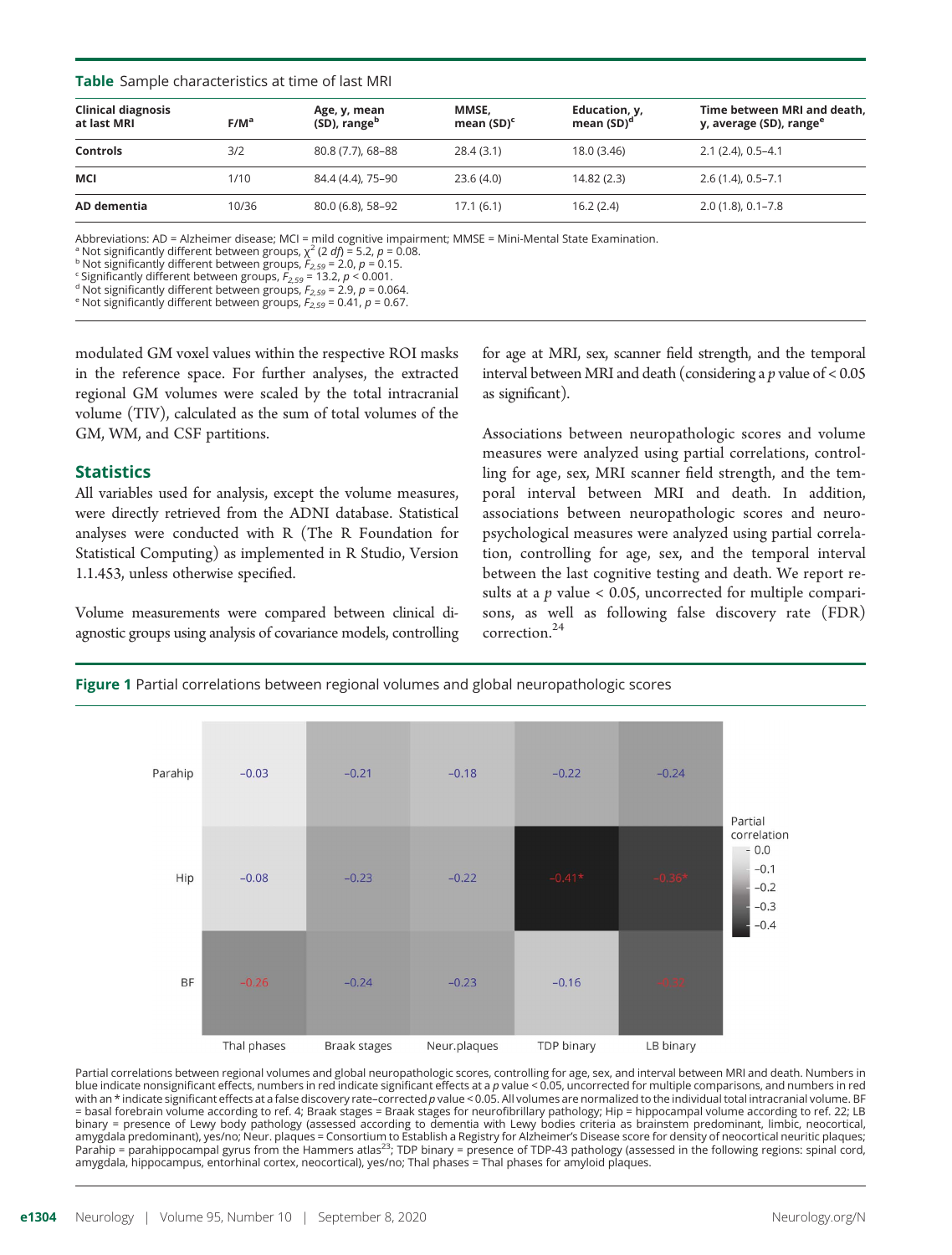



Partial correlations between regional volumes and neuropathologic scores within the brain ROIs, controlling for age, sex, scanner field strength, and temporal interval between MRI and death. Numbers in blue indicate nonsignificant effects, numbers in red indicate significant effects at a p value < 0.05, uncorrected<br>for multiple comparisons, and numbers in red with an \* indicate normalized to the individual total intracranial volume. BF = basal forebrain volume according to ref. 4; Hip = hippocampal volume according to ref. 22; DG = dentate gyrus (autopsy region); ENTX = entorhinal cortex (autopsy region); NA = not assessed; NMB = nucleus basalis of Meynert (autopsy region); Neur. Plaques = neuritic plaques (0 [none] to 3 [≥20 per visual field]); Neuron loss = neuronal loss (0 [none] to 3 [severe]); Parahip = parahippocampal gyrus volume<br>from the Hammers atlas<sup>23</sup>; PHG = parahippocampal gyrus (aut numerous LB inclusions per ×10 field]); Tau = neurofibrillary tangles (0 [none] to 3 [≥20 per visual field]); TDP NCI = TDP-43 immunoreactive neuronal cytoplasmatic inclusions (0 [none] to 3 [>10 or numerous TDP-43 inclusions per ×10 field]).

In a complementary voxel-wise analysis in SPM12, we determined the effect of neuropathologic scores that showed significant associations with ROI volumes on whole brain GM changes. The analyses were controlled for age at MRI, sex, MRI scanner field strength, and the temporal interval between MRI and death, and results are reported using a voxel-wise threshold of  $p < 0.001$ , uncorrected.

#### Data availability

Neuropathologic data, demographic data, and MRI scans are available through the ADNI data repository, accessible free of cost after registration ([adni.loni.usc.edu/data-samples/ac](http://adni.loni.usc.edu/data-samples/access-data)[cess-data\)](http://adni.loni.usc.edu/data-samples/access-data). Volumetric measures of BF and hippocampus have been obtained from the MRI scans using established processing pipelines as described above. The anonymized volumetric measures containing ADNI cohort identifiers will be shared by request from any qualified investigator.

# Results

## Sample characteristics

Two participants, one with a clinical diagnosis of AD dementia and one with a clinical diagnosis of MCI, were excluded from further analysis because the processing of their MRI scans yielded inaccurate segmentation, most likely due to the severe degree of atrophy. The remaining 62 participants had received the following clinical diagnoses at the time of their last MRI scan: 5 CN older participants (1 person reported SMCs), 11 participants with MCI, and 46 participants with AD dementia. Diagnostic groups did not differ significantly with respect to age, sex, education, or the temporal interval between MRI scan and death (on average 2.1 [SD 1.8] years; range 0.1–7.8 years). As expected, MMSE scores differed significantly between groups. The demographic details can be found in the table. Clinical diagnosis was significantly associated with BF and hippocampal  $(F_{2,59} > 3.1, p < 0.05)$  but not parahippocampal gyrus volumes. The significant effects were no longer preserved after controlling for age, sex, and MRI scanner field strength.

#### Neuropathologic characteristics

With respect to neuropathologic scores in the selected brain regions, the NbM showed a high degree of NFT with a relatively low degree of neuritic plaques. Similarly, the parahippocampal gyrus had a high degree of NFT, but a low degree of neuronal loss and a moderate degree of neuritic plaques. The entorhinal cortex had a high degree of NFT, and a moderate to high degree of neuritic plaques and neuronal loss, whereas the dentate gyrus had a comparably low degree of NFT, neuritic plaques, and neuronal loss. Local α-synuclein and TDP-43 was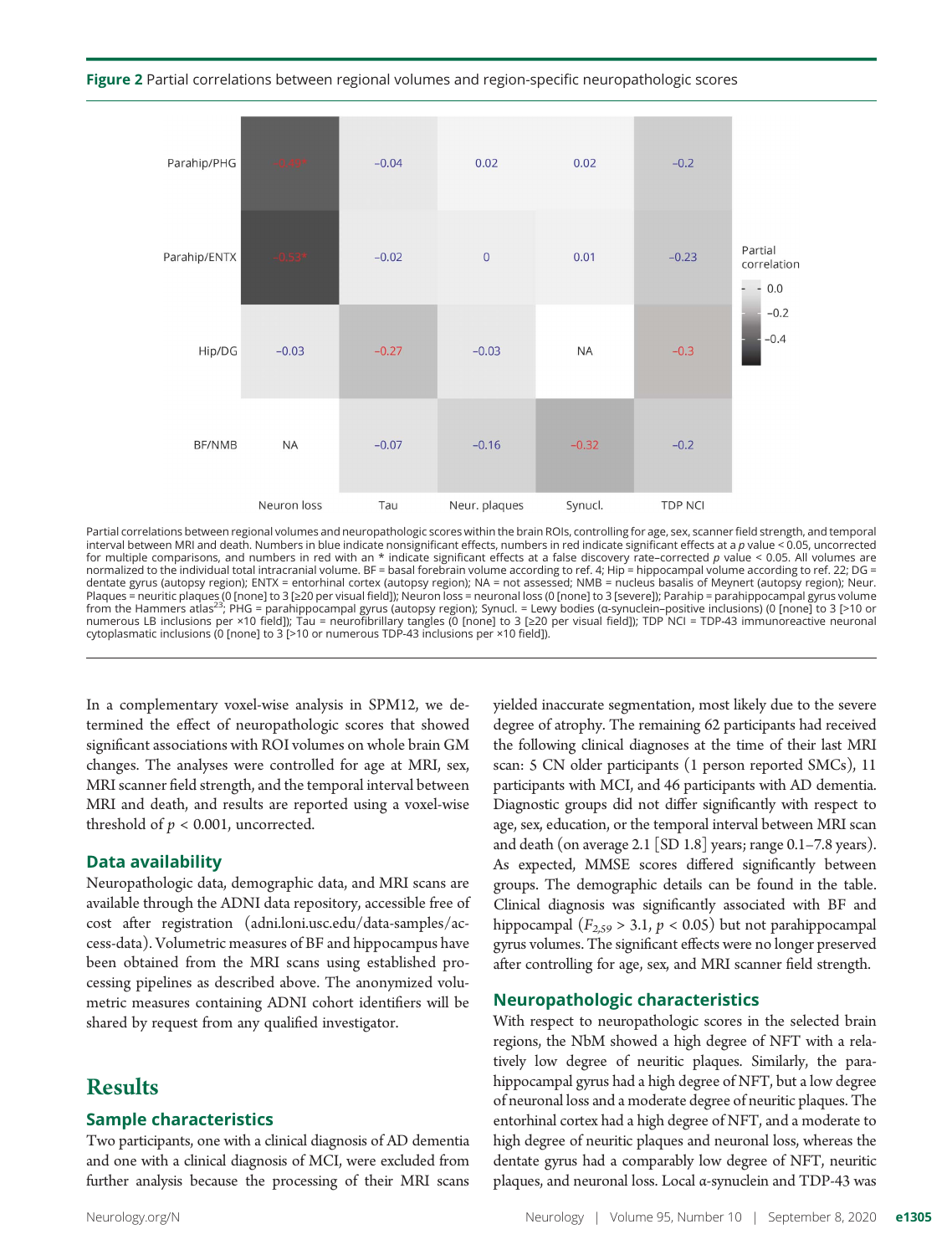Figure 3 Presence of TDP-43 pathology and gray matter volume



Sagittal, coronal, and axial view (right of image is right of brain) of clusters of at least 20 voxels surpassing a significance threshold of 0.001, uncorrected for multiple comparisons, for the effect of TDP-43 pathology (absent vs present) on gray matter volume, controlling for age, sex, total intracranial volume, and the temporal interval between MRI scan and death. The color bar in the right lower corner indicates the T values.

detected only in a subgroup of cases, with TDP-43 being absent in the NbM (with the exception of a single case) and  $\alpha$ -synuclein being absent in the dentate gyrus.

# Associations between global neuropathologic scores and BF and MTL volumes

Detailed nuisance-controlled partial correlations between global neuropathologic scores and MRI volumes can be found in figure 1. Thal amyloid phases and presence of LB pathology were significantly associated with BF volume ( $r = -0.26$  [95% confidence interval (CI) –0.49 to –0.01] and  $r = -0.32$  [95% CI −0.54 to −0.06], respectively), but effects were not significant after FDR correction. Braak tangle stages and CERAD score for neuritic plaques were not significantly associated with BF or MTL volumes. Presence of TDP-43 and LB pathology were significantly associated with hippocampal volume  $(r =$  $-0.41$  [ $-0.61$  to  $-0.17$ ] and  $r = -0.36$  [ $-0.57$  to  $-0.11$ ]), both surviving FDR correction at  $p < 0.05$ . Hippocampal sclerosis was only present in 5 cases (unilateral in 3 cases, laterality not assessed in 2 cases). The association between hippocampal volume and presence of TDP-43 pathology remained significant even after additionally controlling for the presence of hippocampal sclerosis ( $r = -0.35$  [ $-0.56$  to  $-0.10$ ]).

# Associations between regional neuropathologic scores and BF and MTL volumes

Detailed associations can be found in figure 2. BF volume was significantly associated with the degree of LB pathology in the NbM ( $r = -0.32$  [95% CI −0.54 to −0.07]) and hippocampal volume was significantly correlated with dentate gyrus NFT ( $r =$ <sup>−</sup>0.27 [95% CI <sup>−</sup>0.49 to <sup>−</sup>0.01]) and TDP-43 scores (r <sup>=</sup> <sup>−</sup>0.30 [95% CI –0.52 to –0.04]). These effects were no longer significant after FDR correction. The parahippocampal gyrus volume (including the entorhinal cortex) was significantly associated with neuronal loss ratings in the entorhinal cortex ( $r = −0.53$  [95% CI −0.69 to −0.31]) and parahippocampal gyrus ( $r = 0.49$  [95% CI 0.67 to  $-0.26$ ]), surviving FDR correction at  $p < 0.05$ .

# Neuropathologic scores and whole brain GM analysis

In voxel-based regression analyses across the whole brain, controlling for age, sex, TIV, and interval between MRI and death, presence of LB pathology was associated with reduced GM volume in anterior cingulate GM and lateral temporal and insular cortex at  $p < 0.001$ . Presence of TDP-43 pathology (vs no TDP-43 pathology) was associated with reduced GM volume in left and right hippocampus (figure 3). We found no significant voxel-wise effect of Thal phases on GM volumes at  $p < 0.001$ . However, in a spatially restricted analysis within the BF mask only and applying a more liberal threshold of  $p <$ 0.01, we found significant effects of both Thal phases and presence of LB pathology, but not of TDP-43, indicating consistent effects with the ROI analyses for this region (figure 4, A and B).

In a complementary analysis, $25$  we did not find significant effects of Braak stages on GM volume at  $p < 0.001$ . Dentate gyrus NFT score showed no significant association with GM volumes at  $p < 0.001$ . Restricting the search region to the bilateral hippocampus and applying a more liberal threshold of  $p < 0.01$ , we found significant effects of dentate gyrus NFT score on bilateral posterior hippocampal volume, most pronounced in the right hippocampus (figure 4C). Entorhinal cortex neuron loss showed a significant association with reduced GM in extended MTL areas (figure 5), and very similar regional associations were observed for parahippocampal gyrus neuron loss (data not shown). Adding field strength of MRI scanner as additional covariate did not markedly alter the results.

# Association of neuropathologic scores and neuropsychological measures

We found a significant association of the degree of LB pathology in the NbM with ADNI executive function score  $(r =$ −0.29 [95% CI −0.52 to −0.01]), but no effect on ADNI memory or MMSE score. NbM NFT scores were not correlated with any of the 3 cognitive measures. Thal amyloid phases, Braak stages, CERAD neuritic plaque scores, and presence of LB pathology were significantly associated with global cognition, memory, and executive function. Except for the association between CERAD neuritic plaque score and executive function, these effects were preserved after FDR correction. In contrast, presence of TDP-43 pathology was not significantly associated with any of the cognitive outcomes. Detailed results are shown in figure 6.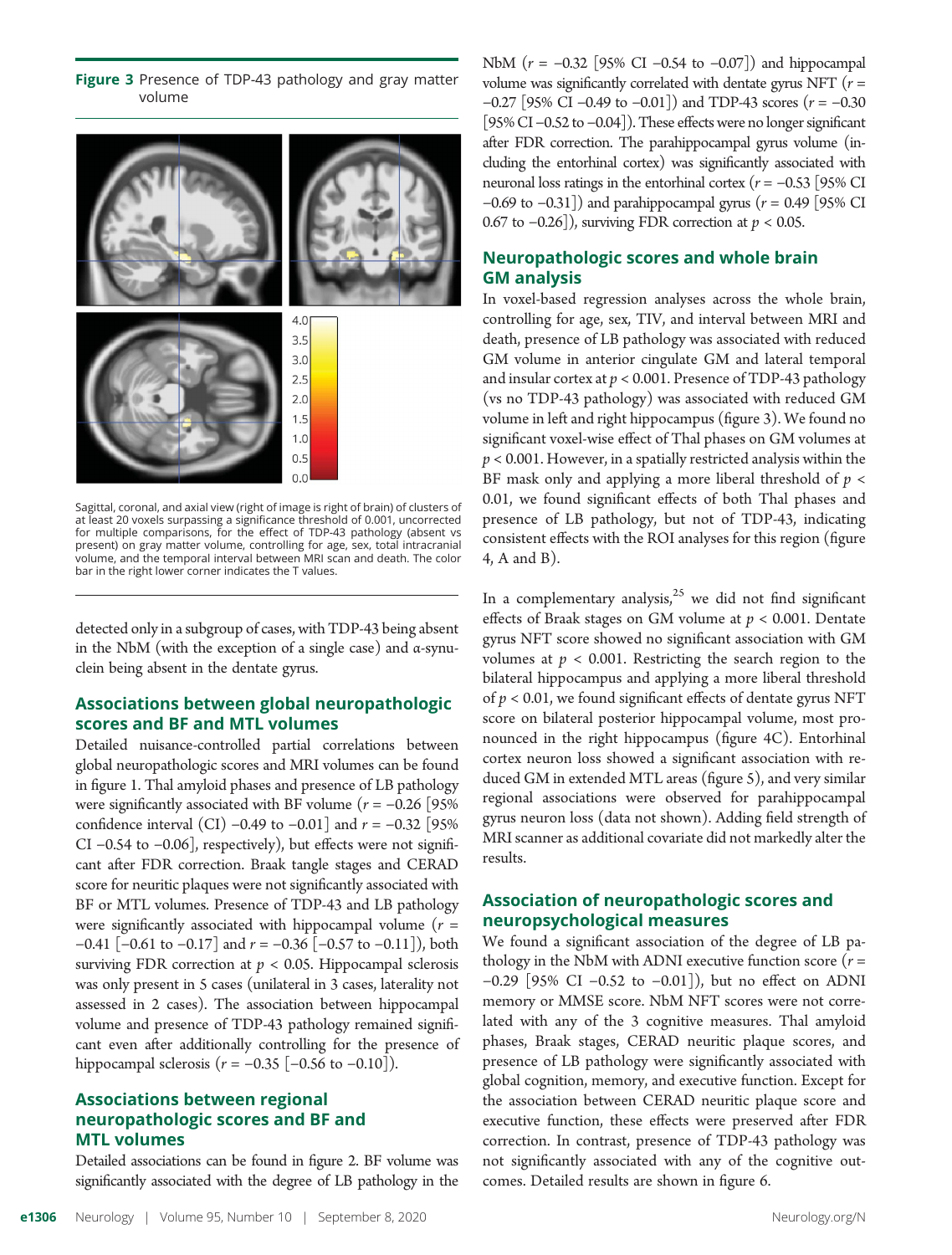Figure 4 Association of neuropathologic scores with spatially restricted gray matter regions



(A) Association of Thal phases with basal forebrain restricted region at an uncorrected  $p < 0.01$ . Coronal view (right of image is right of brain) of clusters of at least 5 voxels (red) surpassing a significance threshold of 0.01, uncorrected for multiple comparisons, for the effect of Thal phases within the basal forebrain search region (in green), controlling for age, sex, total intracranial volume (TIV), and the temporal interval between MRI scan and death. Numbers on the top indicate the y-coordinate in Montreal Neurological Institute (MNI) space (anterior posterior direction). (B) Association of Lewy body pathology with basal forebrain restricted region at an uncorrected  $p < 0.01$ . Coronal view (right of image is right of brain) of clusters of at least 5 voxels (red) surpassing a significance threshold of 0.01, uncorrected for multiple comparisons, for the effect of Lewy body pathology (absent vs present) within the basal forebrain search region (in green), controlling for age, sex, TIV, and the temporal interval between MRI scan and death. Numbers on the top indicate the y-coordinate in MNI space (anterior posterior direction). (C) Association of dentate gyrus neurofibrillary tangle (NFT) score with bilateral hippocampus restricted region at an uncorrected  $p < 0.01$ . Coronal view (right of image is right of brain) of clusters of at least 10 voxels (red) surpassing a significance threshold of 0.01, uncorrected for multiple comparisons, for the effect of dentate gyrus NFT score within the hippocampus search region (in green), controlling for age, sex, TIV, and the temporal interval between MRI scan and death. Numbers on the top indicate the y-coordinate in MNI space (anterior posterior direction).

# **Discussion**

At an uncorrected level of significance, Thal amyloid phases were associated with BF volume. At the same time, the NbM itself exhibited very little neuritic plaques. Thus the degree of atrophy of the NbM was associated with amyloid pathology in cortical areas, but not with plaque load in the NbM itself. This agrees with postmortem studies that showed distinct associations between cholinergic system degeneration and accumulation of cortical amyloid pathology.<sup>12</sup> Similarly, in vivo studies could also demonstrate a regionally focused association of cortical amyloid accumulation with BF volume using amyloid-sensitive PET imaging and MRI-measured BF volume.13,14 Together, these findings suggest that BF atrophy on MRI associates with remote cortical amyloid pathology rather than amyloid load within the BF itself, which could reflect neurotoxic effects of cortical amyloid pathology mediated by uptake of β-amyloid proteins into cholinergic nerve terminals or a disruption of nerve growth factor signaling.<sup>8,26</sup> In another chain of events, findings from experimental animal studies suggest that cholinergic degeneration may contribute to increased accumulation of cortical amyloid pathology due to altered amyloid processing and clearance mechanisms subserved by cholinergic signaling.<sup>27</sup> Future in vivo studies assessing the respective biomarkers longitudinally may help to gain more insight into the directionality of the interactions between cholinergic BF atrophy and cortical amyloid pathology in the human brain.

BF volume was also related to the general presence of LB pathology as well as to the degree of LB pathology in the NbM. One reason for the strong effect of LB pathology may be its high prevalence in the current cohort, where 31% of cases exhibited neocortical and 19% limbic predominant LB pathology, consistent with the reportedly high comorbidity of AD and LB pathology. $^{28}$  In a combined analysis, the effect of NbM LB pathology on BF volume rendered the effect of Thal phases nonsignificant (supplementary data available from Dryad, [doi.org/10.5061/dryad.dfn2z34x6](https://doi.org/10.5061/dryad.dfn2z34x6)), suggesting a stronger association of LB pathology than cortical amyloid pathology with BF volume decline.

Of note, none of the associations between neuropathologic lesions and BF volume survived FDR correction. This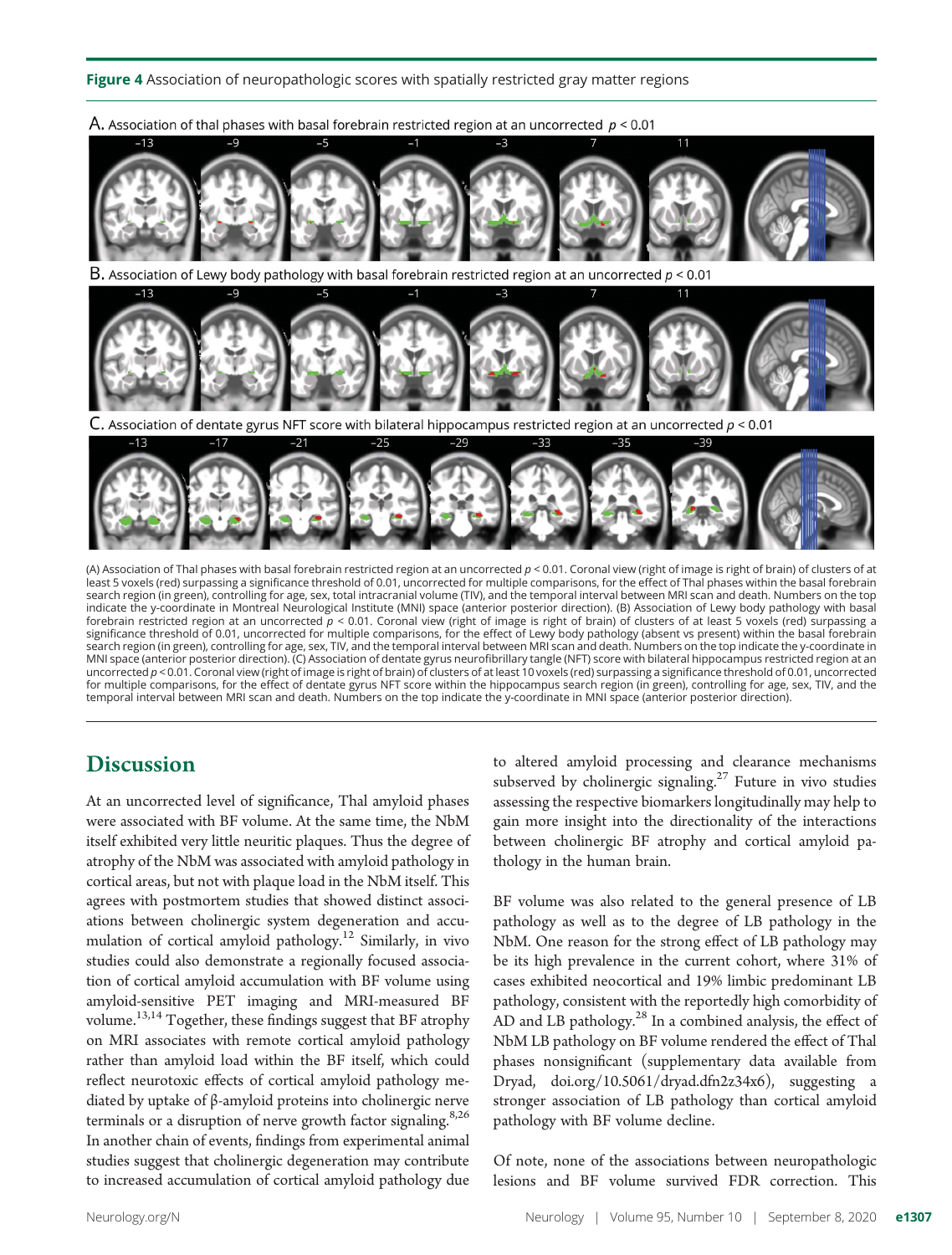Figure 5 Entorhinal cortex neuron loss and gray matter volume



Sagittal, coronal, and axial view (right of image is right of brain) of clusters of at least 20 voxels surpassing a significance threshold of 0.001, uncorrected for multiple comparisons, for the effect of entorhinal cortex neuron loss on gray matter volume, controlling for age, sex, total intracranial volume, and the temporal interval between MRI scan and death. The color bar in the right lower corner indicates the T values.

indicates only moderate effect sizes and some risk of falsepositive findings. Therefore, in the absence of previous studies on neuropathologic correlates of BF atrophy, these findings require independent confirmation.

BF volume was not associated with NFT load in the NbM. NFTs have been found to occur already at Braak stage I in the BF cholinergic neurons,<sup>29</sup> and NFT pathology in the NbM was found already in persons without dementia in their third decade of life, followed by increasing morphologic alterations of axons and cellular tangles preceding neuronal loss.<sup>30</sup> In agreement with the early build-up of NFT pathology in the NbM in previous studies, 70% of our cases had semiquantitative ratings indicating moderate to severe NFT pathology in the NbM. Thus, the limited variation in NFT levels may have obscured possible associations between NbM NFT load and BF volume. BF neuron loss is consistently being found in advanced stages of AD, but evidence points to dystrophic shrinkage and dysfunction of cholinergic neurons rather than to a significant reduction of cholinergic neuron numbers in the BF in prodromal and early AD stages.<sup>31</sup> In the current study, we could not specifically analyze associations between BF volume and cholinergic cell loss as the available neuropathologic sampling of the NbM did not differentiate between cholinergic and noncholinergic neurons.

Presence of LB pathology was associated with worse cognitive performance, and the degree of LB pathology in the NbM was specifically associated with executive dysfunction. This agrees with the role of cholinergic BF integrity for executive function found in clinical studies.

In contrast to the BF, hippocampal and parahippocampal gyrus atrophy was not associated with Thal amyloid phases. Thal phases include both diffuse and dense neuritic plaques, and previous studies found no association of diffuse plaques with total brain<sup>32</sup> or hippocampal<sup>33</sup> volumes. Thal phases were also not found to correlate with antemortem cognition.<sup>34</sup> However, even CERAD score for density of neuritic plaques was not associated with hippocampal or parahippocampal gyrus volumes in our study, different from previous studies that reported associations of neuritic plaques with whole brain and MTL volumes.<sup>2</sup> Our current findings, however, agree with findings from in vivo neuroimaging studies reporting a lack of association between PET-measured cortical amyloid load and hippocampal atrophy.<sup>13,14</sup>

Consistent with one previous study using antemortem MRI<sup>35</sup> and several studies using postmortem  $MRI$ ,<sup>36,37</sup> we found a significant association between neuronal loss ratings in MTL regions and MTL volumes, both using ROI and voxel-based analyses. In addition, NFT score in the dentate gyrus was significantly associated with hippocampal volume. Significant associations of NFTs with hippocampal volume agree with previous studies.<sup>25,38</sup> However, both presence of TDP-43 pathology in any location and the degree of TDP-43 pathology in the dentate gyrus were associated with MTL volumes as well, in agreement with earlier reports.<sup>39</sup> Interestingly, the association with TDP-43 pathology even remained when controlling for hippocampal sclerosis and Braak tau stages, and additional voxel-based analysis revealed that the effect of TDP-43 was regionally specific for the bilateral hippocampus. The effect of TDP-43 was only reduced when accounting for local NFT load in the dentate gyrus. This finding agrees with a central role of comorbid TDP-43 pathology for hippocampal atrophy within the AD spectrum. $40,41$  In contrast, we did not find an association of TDP-43 pathology with BF atrophy in our study. In fact, there was only a single patient in our cohort who exhibited TDP-43 pathology in the NbM, and interestingly this patient also had hippocampal sclerosis. TDP-43 pathology in the BF has recently been reported to accompany hippocampal sclerosis, but not AD or other neurodegenerative diseases.<sup>11</sup> In the current cohort, TDP-43 pathology was present at least to a mild extent in 37% of cases, which agrees with the prevalence of TDP-43 in previous studies, ranging between 33% and 52% in cases with AD pathology.<sup>40,42–44</sup> Also consistent with these previous studies, the regional distribution of TDP-43 inclusions in the current sample was almost exclusively focused on MTL regions, including hippocampus, entorhinal cortex, and amygdala, and only 6 patients had neocortical TDP-43 inclusions in addition to MTL involvement. These data underscore the strong association of regional distribution of TDP-43 inclusions with the regional pattern of brain atrophy, consistent with previous reports on amygdala and hippocampal involvement with TDP-43 pathology<sup>45</sup> and the current discussion on limbic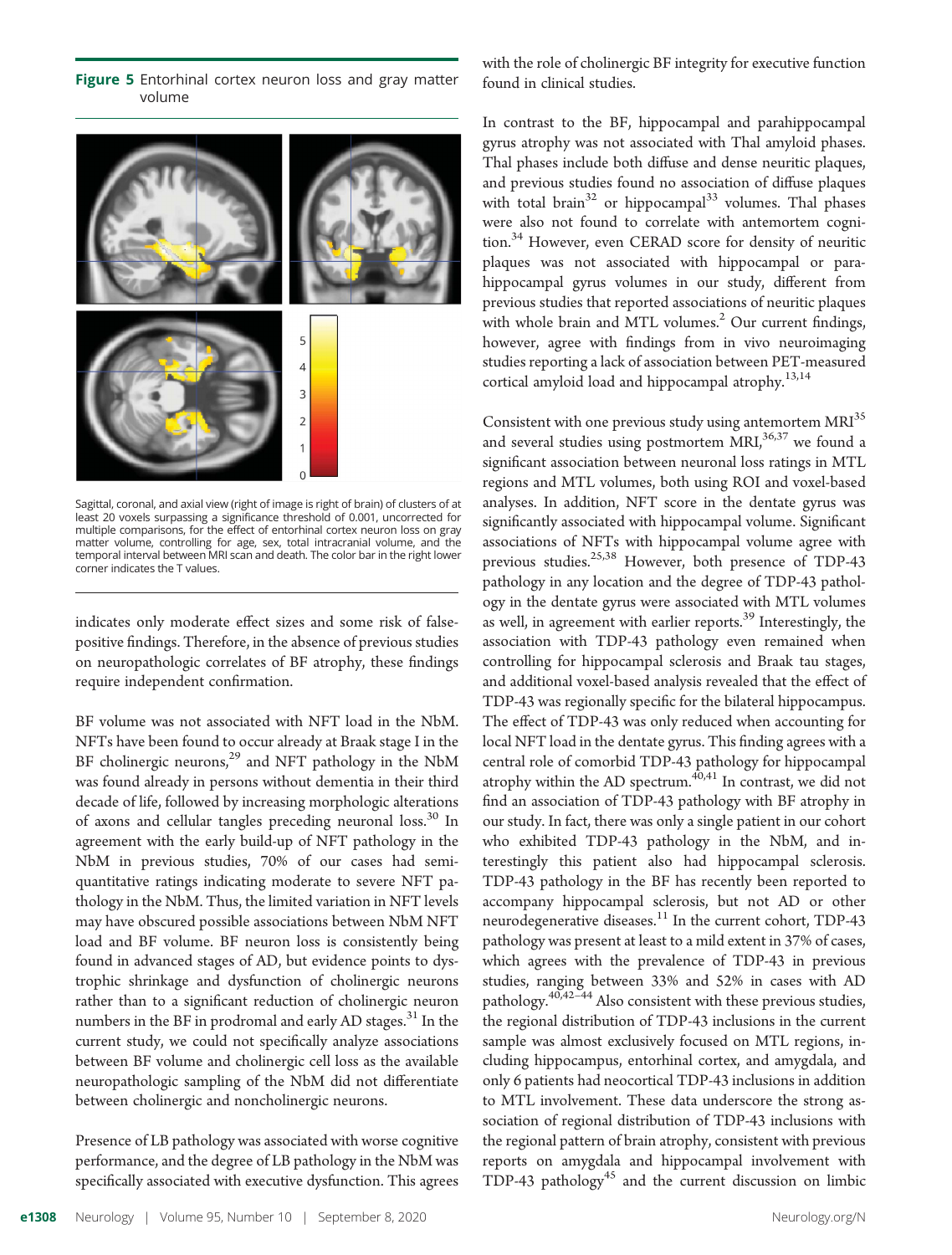#### Figure 6 Partial correlations between cognitive measures and global neuropathologic scores



Partial correlations between cognitive measures and global neuropathologic scores, controlling for age, sex, and the interval between cognitive testing and death.<br>Numbers in blue indicate nonsignificant effects, numbers in composite memory score; Braak stages = Braak stages for neurofibrillary pathology; LB total = presence of Lewy body pathology (assessed according to dementia with Lewy bodies criteria as brainstem predominant, limbic, neocortical, amygdala predominant), yes/no; MMSE = Mini-Mental State Examination; Neur. plaques = Consortium to Establish a Registry for Alzheimer's Disease score for density of neocortical neuritic plaques; TDP total = presence of TDP-43 pathology (assessed in the following regions: spinal cord, amygdala, hippocampus, entorhinal cortex, neocortical), yes/no; Thal phases = Thal phases for amyloid plaques.

predominant TDP-43 pathology in older individuals that has recently been termed limbic-predominant age-related TDP-43 encephalopathy (LATE).<sup>46</sup>

Braak stages had no significant effects in the ROI- or voxelbased analyses. A previous voxel-based analysis found a significant difference in the degree of atrophy between Braak V/ VI stages and Braak 0–II stages, but not between Braak III/IV stages and Braak 0–II stages.<sup>25</sup> Different from this previous study, we could not find a significant difference in degree of atrophy between Braak V/VI vs Braak 0–II stages. We cannot explain this discrepancy. The number of participants within the different stages was comparable between the previous ( $n =$ 20 Braak 0–II and  $n = 59$  Braak V–VI) and our study ( $n = 16$ Braak 0–II and  $n = 43$  Braak V–VI). Different from the previous study, we also controlled for the temporal interval between MRI and death. However, even when we removed this covariate we still did not find robust effects.

Our study has strengths and limitations. One major limitation is the lack of assessment of CA1 neuron loss in the ADNI autopsy data that hindered a comprehensive evaluation of the role of CA1 degeneration, which was found to be a key driver of hippocampal atrophy in previous studies.<sup>35</sup> However, according to neuropathologic Braak staging, neurofibrillary degeneration of CA1 and the entorhinal cortex should be highly collinear. Another limitation is that the pathologic assessment of the NbM was only sampled from a single coronal section at the level of the crossing of the anterior commissure and did not selectively assess cholinergic neurons, preventing any inference on specific subsections of the NbM. A further limitation was the quality of the MRI scans. Due to the advanced stage of disease in this autopsy cohort, some of the cases exhibited severe brain atrophy, which can affect the quality of brain segmentation. This led to the exclusion of 2 of the 64 cases from the analysis due to insufficient scan quality for brain segmentation. Finally, the overrepresentation of men in the current cohort limits its translational value to aged cohorts where women are known to predominate.

A strength of our study is the regional assessment of neuropathology–brain volume associations, including standardized global neuropathologic rating scales and detailed local assessments of neuropathology within our target regions as well as ROI-based and complementary voxel-wise analyses of GM volume. Particularly, specific regional assessments of NbM pathology had not been examined yet in neuropathology–imaging correlation studies. Voxel-based analysis has only been used in a few previous studies on associations between MRI volumes and quantitative neuropathologic features<sup>25,39,47,48</sup> or pathologically confirmed diagnoses.<sup>49,50</sup> Here, we complemented our primary analyses focused on BF and MTL ROIs with a comprehensive voxel-wise search for associations of AD and non-AD neuropathologic features with brain-wide GM volume reductions.

The current findings confirm previous evidence for an association of BF volume with deposition of amyloid in cortical association areas, $13,14$  representing input areas of cholinergic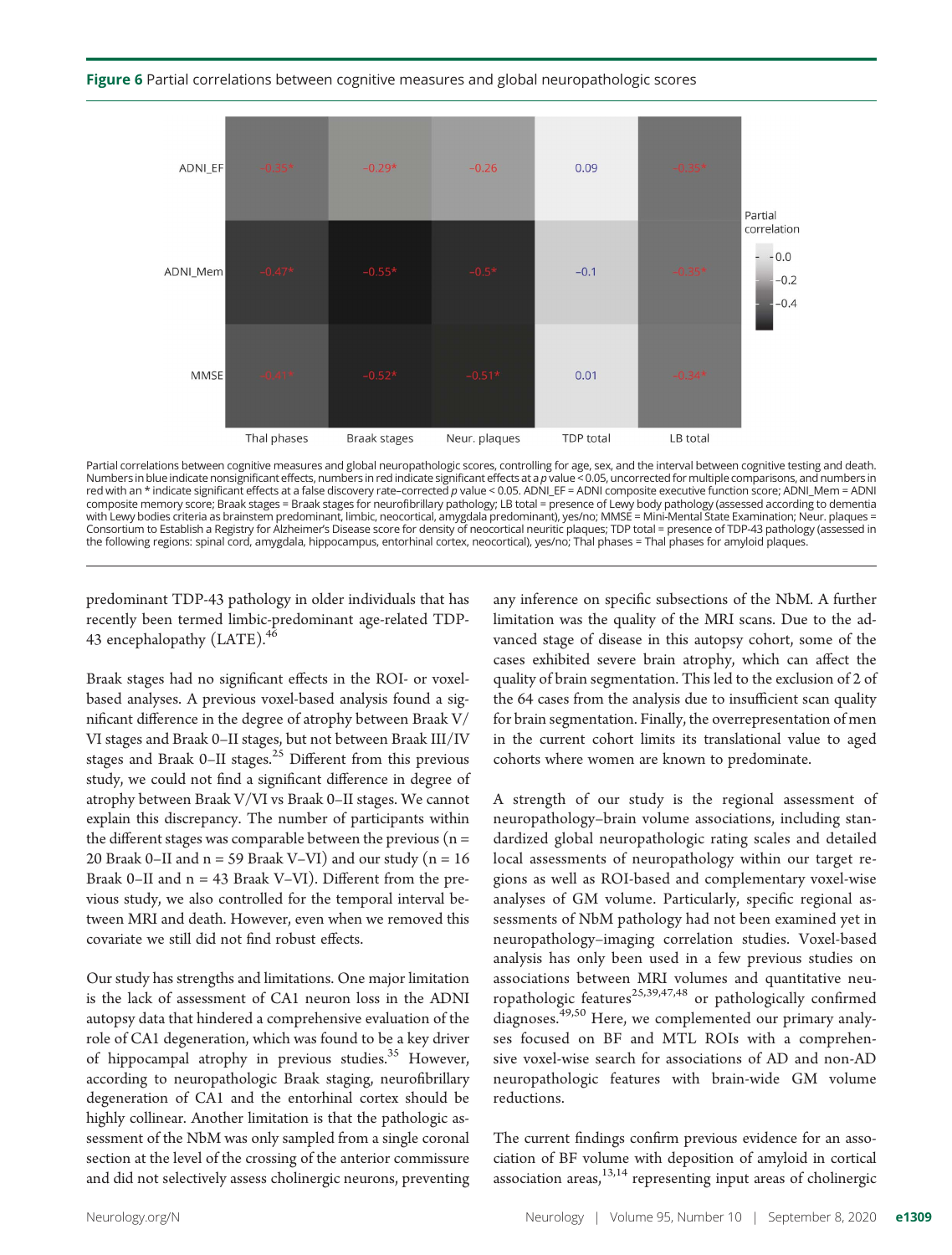projections. At the same time, LB pathology, but not NFT pathology, was associated with BF atrophy, pointing to the high relevance of pathologic comorbidity for the expression of regional atrophy in the AD spectrum. The validity of these findings is supported by the robust replication of previous reports on the association of TDP-43 pathology with hippocampal atrophy in AD cases. $43$  The question of traceability of a biomarker linking the in vivo measured marker with the neuropathologic reference standard is of high relevance for the AD field to enhance our ability to identify treatment targets and measure target engagement with valid biomarkers.

#### Acknowledgment

M.J.G. is supported by the "Miguel Servet" program [CP19/ 00031] of the Spanish Instituto de Salud Carlos III (ISCIII-FEDER). The authors thank Manuela Neumann, Department of Neuropathology of the University Medicine Tübingen, Germany, for discussions.

#### Study funding

Data collection and sharing for this project was funded by the Alzheimer's Disease Neuroimaging Initiative (ADNI) (NIH grant U01 AG024904) and DOD ADNI (Department of Defense award number W81XWH-12-2-0012). ADNI is funded by the National Institute on Aging, the National Institute of Biomedical Imaging and Bioengineering, and through contributions from the following: Alzheimer's Association; Alzheimer's Drug Discovery Foundation; Araclon Biotech; BioClinica, Inc.; Biogen Idec Inc.; Bristol-Myers Squibb Company; Eisai Inc.; Elan Pharmaceuticals, Inc.; Eli Lilly and Company; EuroImmun; F. Hoffmann-La Roche Ltd. and its affiliated company Genentech, Inc.; Fujirebio; GE Healthcare; IXICO Ltd.; Janssen Alzheimer Immunotherapy Research & Development, LLC; Johnson & Johnson Pharmaceutical Research & Development LLC; Medpace, Inc.; Merck & Co., Inc.; Meso Scale Diagnostics, LLC; NeuroRx Research; Neurotrack Technologies; Novartis Pharmaceuticals Corporation; Pfizer Inc.; Piramal Imaging; Servier; Synarc Inc.; and Takeda Pharmaceutical Company. The Canadian Institutes of Health Research is providing funds to support ADNI clinical sites in Canada. Private sector contributions are facilitated by the Foundation for the National Institutes of Health ([fnih.org](http://www.fnih.org)). The grantee organization is the Northern California Institute for Research and Education, and the study is coordinated by the Alzheimer's Disease Cooperative Study at the University of California, San Diego. ADNI data are disseminated by the Laboratory for Neuro Imaging at the University of Southern California.

#### **Disclosure**

The authors report no disclosures relevant to the manuscript. Go to [Neurology.org/N](https://n.neurology.org/lookup/doi/10.1212/WNL.0000000000010192) for full disclosures.

#### Publication history

Received by Neurology November 26, 2019. Accepted in final form March 9, 2020.

| <b>Name</b>                    | Location                                            | Contribution                                                                                                                                       |  |
|--------------------------------|-----------------------------------------------------|----------------------------------------------------------------------------------------------------------------------------------------------------|--|
| Stefan J.<br>Teipel, MD        | University Medicine<br>Rostock and DZNE.<br>Germany | Designed and conceptualized<br>study, analyzed the data,<br>drafted the manuscript for<br>intellectual content                                     |  |
| н.-<br>Christian<br>Fritz, BSc | University Medicine<br>Rostock and DZNE,<br>Germany | Interpreted the data, revised<br>the manuscript for intellectual<br>content                                                                        |  |
| Michel J.<br>Grothe,<br>PhD    | DZNE, Germany                                       | Designed and conceptualized<br>study, helped in analyzing the<br>data, interpreted the data,<br>revised the manuscript for<br>intellectual content |  |

#### Appendix 2 Coinvestigators

Coinvestigators are listed at [links.lww.com/WNL/B160](http://links.lww.com/WNL/B160)

#### References

- 1. Dubois B, Feldman HH, Jacova C, et al. Advancing research diagnostic criteria for Alzheimer's disease: the IWG-2 criteria. Lancet Neurol 2014;13:614–629.
- 2. Dallaire-Theroux C, Callahan BL, Potvin O, Saikali S, Duchesne S. Radiologicalpathological correlation in Alzheimer's disease: systematic review of antemortem magnetic resonance imaging findings. J Alzheimers Dis 2017;57:575–601.
- 3. Bohnen NI, Grothe MJ, Ray NJ, Muller M, Teipel SJ. Recent advances in cholinergic imaging and cognitive decline: revisiting the cholinergic hypothesis of dementia. Curr Geriatr Rep 2018;7:1–11.
- 4. Kilimann I, Grothe M, Heinsen H, et al. Subregional basal forebrain atrophy in Alzheimer's disease: a multicenter study. J Alzheimers Dis 2014;40:687–700.
- 5. Grothe M, Heinsen H, Teipel SJ. Atrophy of the cholinergic basal forebrain over the adult age range and in early stages of Alzheimer's disease. Biol Psychiatry 2012;71: 805–813.
- 6. Mesulam MM. The systems-level organization of cholinergic innervation in the human cerebral cortex and its alterations in Alzheimer's disease. Prog Brain Res 1996; 109:285–297.
- 7. Schmitz TW, Nathan Spreng R; Alzheimer's Disease Neuroimaging Initiative. Basal forebrain degeneration precedes and predicts the cortical spread of Alzheimer's pathology. Nat Commun 2016;7:13249.
- 8. Mufson EJ, Ginsberg SD, Ikonomovic MD, DeKosky ST. Human cholinergic basal forebrain: chemoanatomy and neurologic dysfunction. J Chem Neuroanat 2003;26: 233–242.
- 9. Mesulam M. Cholinergic aspects of aging and Alzheimer's disease. Biol Psychiatry 2012;71:760–761.
- 10. Liu AK, Chang RC, Pearce RK, Gentleman SM. Nucleus basalis of Meynert revisited: anatomy, history and differential involvement in Alzheimer's and Parkinson's disease. Acta Neuropathol 2015;129:527–540.
- 11. Cykowski MD, Takei H, Van Eldik LJ, et al. Hippocampal sclerosis but not normal aging or Alzheimer disease is associated with TDP-43 pathology in the basal forebrain of aged persons. J Neuropathol Exp Neurol 2016;75:397–407.
- 12. Potter PE, Rauschkolb PK, Pandya Y, et al. Pre- and post-synaptic cortical cholinergic deficits are proportional to amyloid plaque presence and density at preclinical stages of Alzheimer's disease. Acta Neuropathol 2011;122:49–60.
- 13. Grothe MJ, Ewers M, Krause B, Heinsen H, Teipel SJ; Alzheimer's Disease Neuroimaging Initiative. Basal forebrain atrophy and cortical amyloid deposition in nondemented elderly subjects. Alzheimers Dement 2014;10:S344–S353.
- 14. Kerbler GM, Fripp J, Rowe CC, et al. Basal forebrain atrophy correlates with amyloid beta burden in Alzheimer's disease. Neuroimage Clin 2015;7:105–113.
- 15. McKhann G, Drachman D, Folstein M, Katzman R, Price D, Stadlan EM. Clinical diagnosis of Alzheimer's disease: report of the NINCDS-ADRDA Work Group under the auspices of the Department of Health and Human Services Task Force on Alzheimer's disease. Neurology 1984;34:939–944.
- 16. Franklin EE, Perrin RJ, Vincent B, et al. Brain collection, standardized neuropathologic assessment, and comorbidity in Alzheimer's Disease Neuroimaging Initiative 2 participants. Alzheimers Dement 2015;11:815–822.
- 17. Montine TJ, Phelps CH, Beach TG, et al. National Institute on Aging-Alzheimer's Association guidelines for the neuropathologic assessment of Alzheimer's disease: a practical approach. Acta Neuropathol 2012;123:1–11.
- 18. Folstein MF, Folstein SE, McHugh PR. Mini-mental-state: a practical method for grading the cognitive state of patients for the clinician. J Psychiatr Res 1975;12: 189–198.